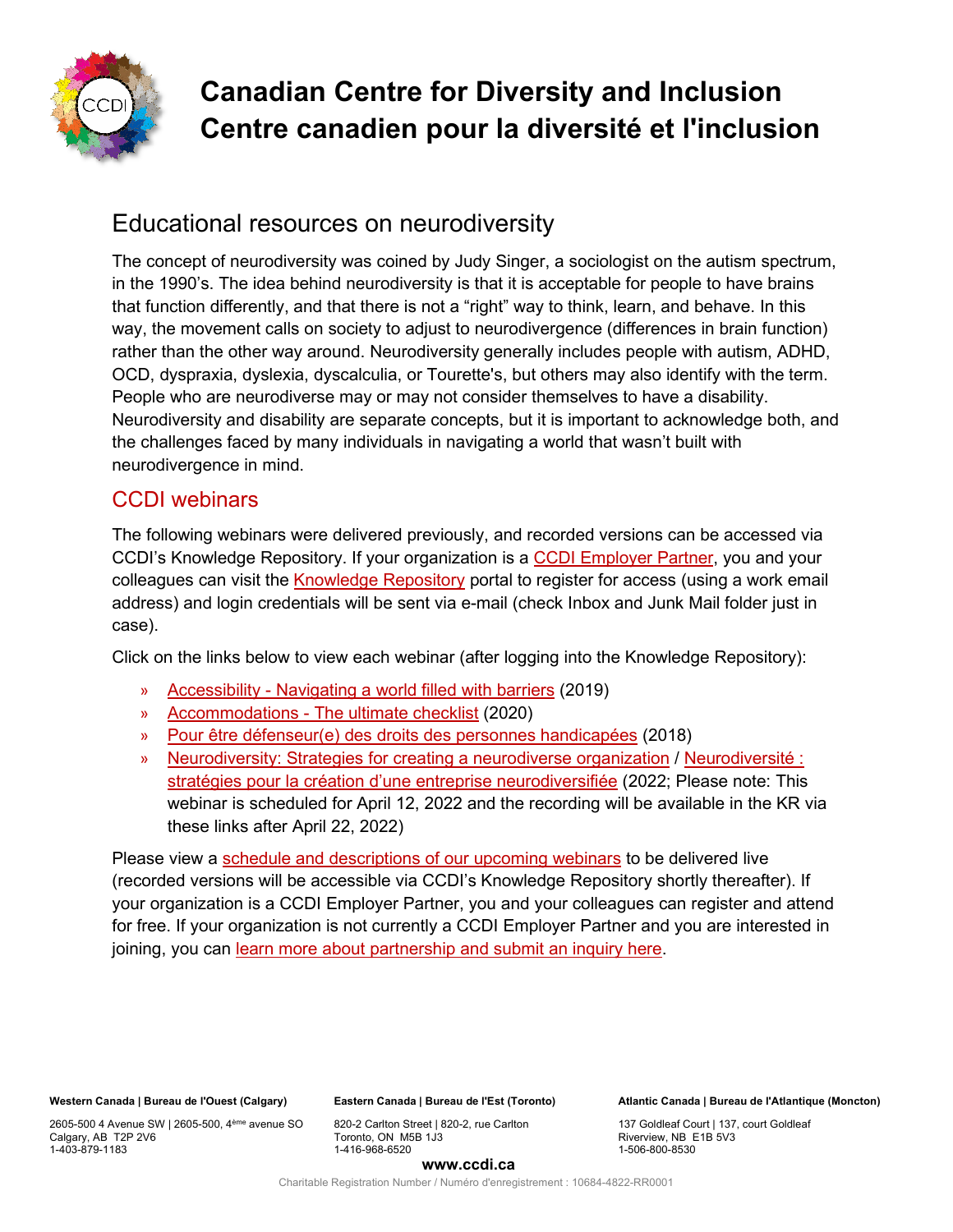

## Other resources

#### Articles, reports, and tools

- » [Explique-moi la neurodiversité](https://astypic.fr/explique/neurodiversite/) d'A(s)typic
- » [How to Build and Support Neurodiversity in the Workplace](https://www.greatplacetowork.com/resources/blog/how-to-build-and-support-neurodiversity-in-the-workplace) from Great Place to Work
- » [La neurodiversité : un aspect négligé de la diversité en ressources humaines](https://ordrecrha.org/fr-CA/ressources/sante-securite/2019/03/neurodiversite-aspect-neglige-diversite-rh/) from the Ordre des conseillers en ressources humaines agrees
- » [Neurodiversity as a Competitive Advantage](https://hbr.org/2017/05/neurodiversity-as-a-competitive-advantage) / [Faire de la neurodiversité un avantage](https://www.hbrfrance.fr/magazine/2019/07/26734-faire-de-la-neurodiversite-un-avantage-competitif/)  [compétitif](https://www.hbrfrance.fr/magazine/2019/07/26734-faire-de-la-neurodiversite-un-avantage-competitif/) from Harvard Business Review
- » [Neurodiversity as a vector of creativity and innovation](https://www.mis.quebec/en/raccords-8-en/2021/06/03/neurodiversity-vector-creativity-innovation/) / [La neurodiversité comme vecteur](https://www.mis.quebec/raccords-8/2021/06/03/neurodiversite-vecteur-creativite-innovation/)  [de créativité et d'innovation](https://www.mis.quebec/raccords-8/2021/06/03/neurodiversite-vecteur-creativite-innovation/) de la Maison de l'innovation sociale
- » [Neurodiversity can be a workplace strength, if we make room for it](https://theconversation.com/neurodiversity-can-be-a-workplace-strength-if-we-make-room-for-it-164859) from The **Conversation**
- » [Neurotypiques et neuroatypiques : la neurodiversité en formation](https://ordrecrha.org/ressources/revue-rh/volume-22-no-3/neurodiversite-en-formation) from the Ordre des conseillers en ressources humaines agrees
- » [Resources for Employers](https://www.theinclusiveworkplace.ca/en/hire-inclusively) / [Ressources pour les employeurs](https://www.lemilieudetravailinclusif.ca/fr/embaucher-de-maniere-inclusive) from The Inclusive **Workplace**

#### Books

*CCDI encourages you to check with your local bookstore or municipal library for availability of these publications.*

- » « Nathanaël » (FR Charlie Renaud)
- » All The Weight of Our Dreams: On Living Racialized Autism (Lydia Brown, E. Ashkenazy, Morenike Giwa Onaiwu)
- » Divergent Mind: Thriving in A World That Wasn't Designed for You (Jenara Nerenberg)
- » La différence invisible (FR Mademoiselle Caroline et Julie Dachez)
- » L'autisme expliqué par un autiste (FR - Thibaud Moulas)
- » Loud Hands: Autistic People, Speaking (Julia Bascom)
- » Neuro-Tribus (FR Steve Silberman)
- » Odd Girl Out: My Extraordinary Autistic Life (Laura James)
- » The Power of Neurodiversity: Unleashing the Advantages of Your Differently Wired Brain (Thomas Armstrong)
- » Uniquely Human: A Different Way of Seeing Autism (Barry M. Prizant)